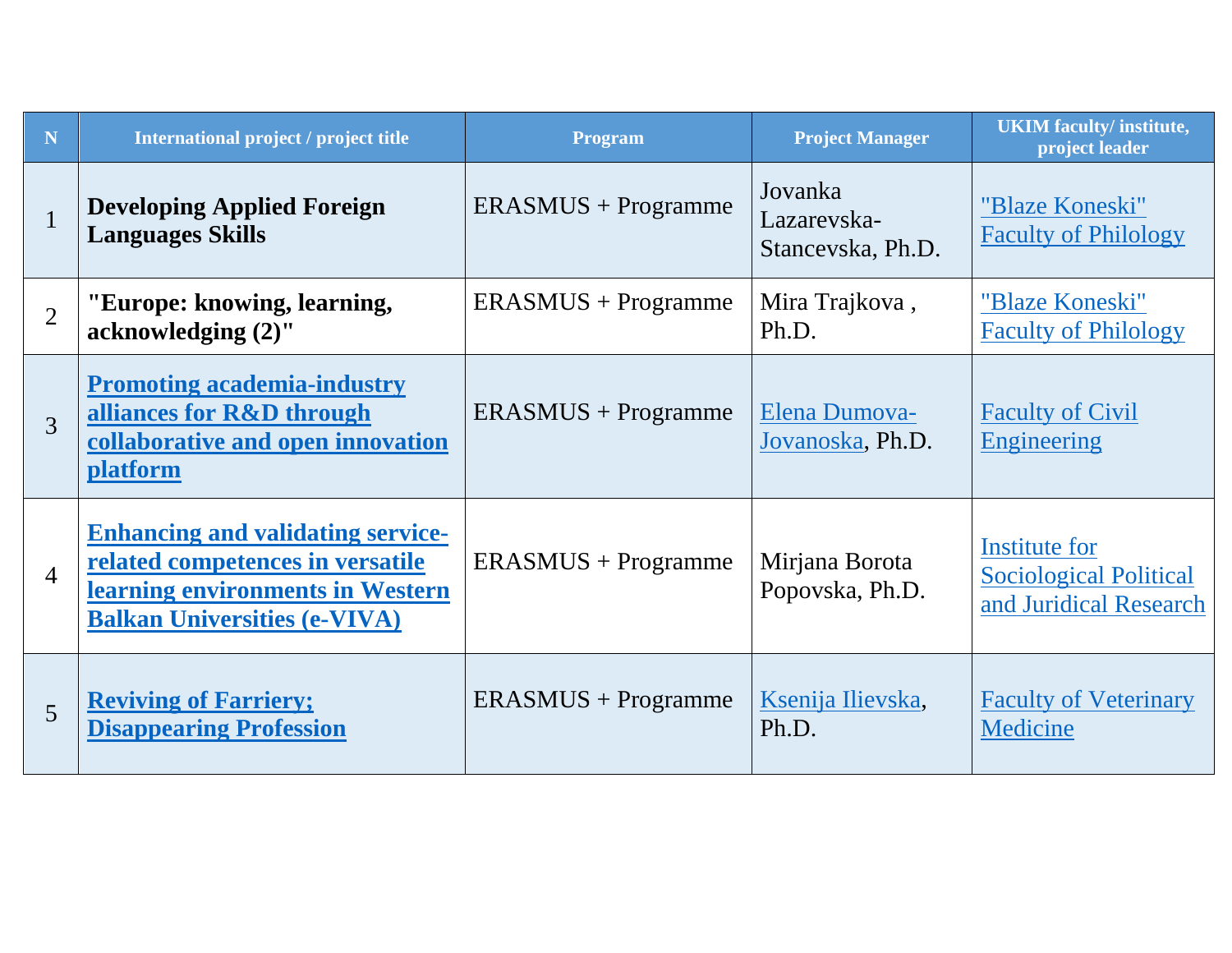| 6              | <b>Advancing machine learning in</b><br>vocational education                                                                                   | $ERASMUS + Programme$ | Branislav Gerazov,<br>Ph.D.                                              | <b>Faculty of Electrical</b><br><b>Engineering and</b><br><b>Information</b><br><b>Technologies</b> |
|----------------|------------------------------------------------------------------------------------------------------------------------------------------------|-----------------------|--------------------------------------------------------------------------|-----------------------------------------------------------------------------------------------------|
| $\overline{7}$ | "Modernising European Legal<br><b>Education (MELE)"</b>                                                                                        | $ERASMUS + Programme$ | Ilina Cenevska,<br>Ph.D.                                                 | <b>Iustinianus Primus</b><br><b>Faculty of Law</b>                                                  |
| 8              | <b>Towards Modern Slavic Studies</b>                                                                                                           | $ERASMUS + Programme$ | Jasminka Delova-<br>Siljanova, Ph.D.                                     | "Blaze Koneski"<br><b>Faculty of Philology</b>                                                      |
| $\mathbf{Q}$   | <b>Diversity in Science towards</b><br><b>Social Inclusion - Non-formal</b><br><b>Education in Science for Students'</b><br><b>Diversity</b>   | $ERASMUS + Programme$ | Marina Stojanovska<br>(coordinator Silvija<br>Markic, Germany),<br>Ph.D. | <b>Faculty of Natural</b><br><b>Sciences and</b><br><b>Mathematics</b>                              |
| 10             | <b>Development of New Software for</b><br><b>Psychomotor Re-education</b><br><b>of</b><br>Children with Autism" (2020-1-<br>TR01-KA205-081611) | $ERASMUS + Programme$ | Olivera Canevska<br>Rašić, Ph.D.                                         | <b>Faculty of Philosophy</b>                                                                        |
| <sup>11</sup>  | "Accessible and Digitalized<br><b>Cultural Heritage" (2019-1-</b><br>MK01-KA203-060269)                                                        | $ERASMUS + Programme$ | Viktor Lilčić<br>Adams, PhD                                              | <b>Faculty of Philosophy</b>                                                                        |